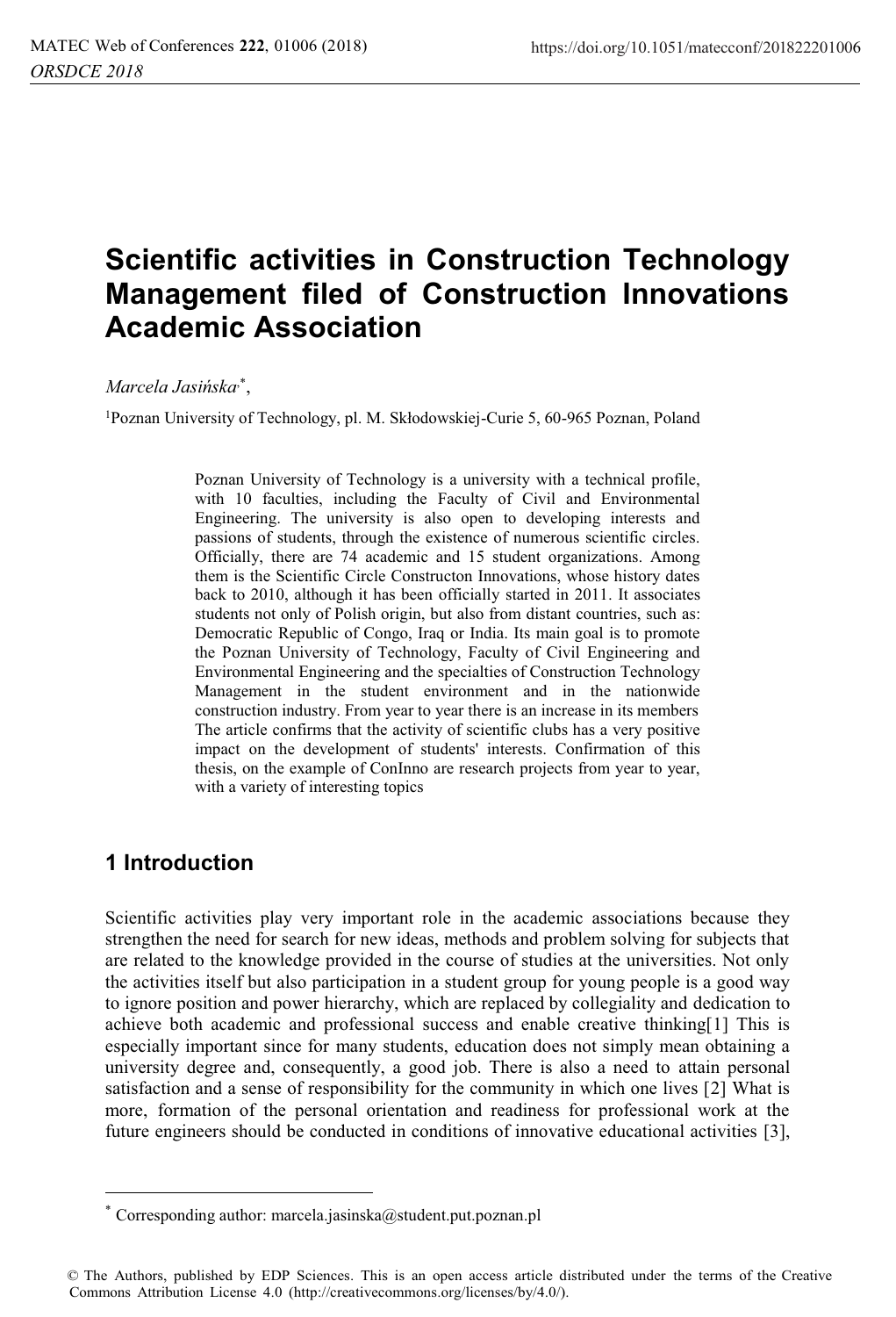which confirms the necessity to take scientific actions by academic associations at the universities.

## **2 Scientific associations at Poznan University of Technology**

Poznan University of Technology is a state-owned university with a technical profile, located in Poznań. It has 10 faculties, 27 fields of study and over 100 specialties. Among them, there is also the Faculty of Civil and Environmental Engineering, with majors such as: Construction, Environmental Engineering and the newly created Sustainable Building Engineering- Sustainable Construction. Over 20,000 students study first and second cycle, doctoral studies and postgraduate studies, which education is provided by over 1200 academic teachers. The Poznan University of Technology as the first of Polish universities was admitted to the group of CESAER members (Conference of European Schools for Advanced Engineering Education and Research) - a European organization associating the best technical schools. He is also a member of SEFI (Societe Euro peenne pour la Formation des Ingenieurs), EUA (European University Association), ADUEM (Alliance of Universities for Democracy) and IAU (International Association of Universities).[4]

Students choose studies at the Poznan University of Technology due to the high level of teaching, perfectly prepared staff, as well as the opportunity to fully realize their interests in actively operating scientific circles. These organizations are aimed at bringing together students whose main goal is self-education and implementation within the chosen subject.

At Poznan University of Technology there are officially 74 scientific circles and 15 student organizations. Among them there are 7 scientific circles belonging to the Faculty of Civil and Environmental Engineering, also the Scientific Circle of the Poznan University of Technology: Construction Innovations (Con-Inno)[5,6]

#### **2.1 Con-Inno academic association**

The Con-Inno Scientific Circle aims to promote the Poznan University of Technology, Faculty of Civil Engineering and Environmental Engineering and the specialties of Construction Technology Management in the student environment and in the nationwide construction industry. During circle members' meetings, among others, the following issues: flexibility in construction, sustainable and passive construction, management of the construction process, technology in construction, team management, software in construction. The history of ConInno dates back to 2010, when it was the idea to create it. The circle was officially registered on December 22, 2011 with the help of dr hab. Eng. Jerzy Pasławski.

An important distinction for the ConInno Scientific Circle is the fact that it took 10th place in financing competition at the Poznan University of Technology (among the 51 Scientific Teams), thanks to which it received high budget for 2018. The circle is also ranked 1st among all the Scientific Teams of the Faculty of Civil and Environmental Engineering based on the same rank.[7]

### **3 Recent research projects in Con-Inno**

Every year ConInno conducts many important research projects. These scientific undertakings are characterized by a large involvement of students. The submitted theses always find scientific proof. Confirmation of general assumptions of ConInno's activity are conducted in 2017 - 4 research projects [9], the course of which is described below.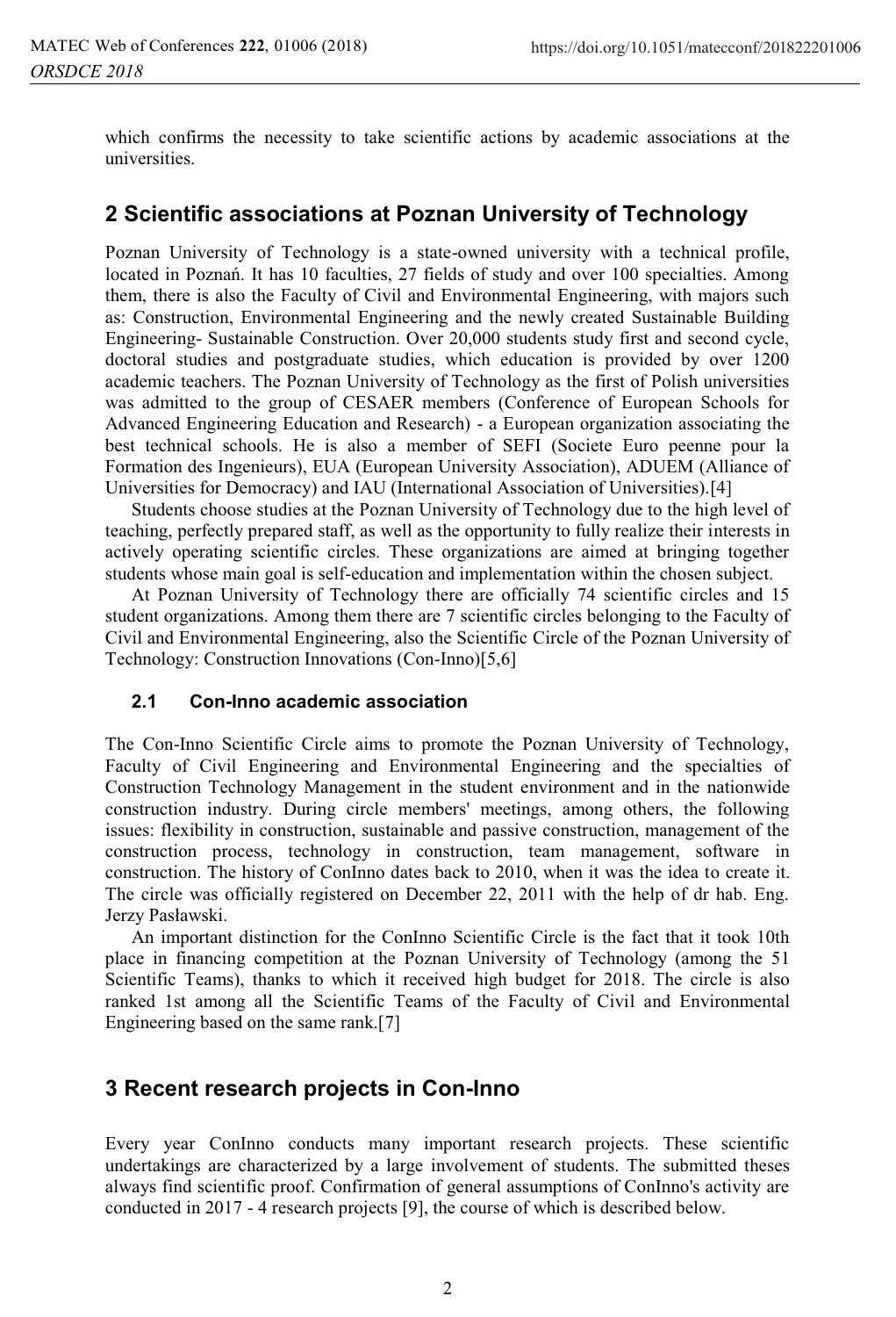

**Fig. 1.** Logo of Construction Innovations Academic Association [8]

#### **3.1 Accuracy of BLE systems for the H&S improvement in construction**

It is a research project carried out by three members of the circle. Its effect is to complete the Master's thesis with two participants and research for the doctoral thesis. On the basis of the research, a publication [10] was also created, which was presented at the 2nd International Workshop on flexibility in sustainable construction conference in Poznań, on 24-25.04.2017

The subject of the project is primarily a problem related to the exposure of health and safety of workers in the construction industry. There are many solutions on the market that are struggling with this problem, one of them is BLE localization technology. The authors of the study decided to investigate Bluetooth devices and perform a range test on devices received from a European manufacturer. The navigation signals are based on Bluetooth Low Energy (BLE) technology, which is a medium-quality data transmission standard for low-cost devices with long-life batteries. The results turned out to be promising, and the effect of the work was used in the course of further research work of other members of the circle

#### **3.2 Quality Improvement of Ground Works Process with the Use of Chosen Lean Management Tools–Case Study**

Another research project created by a two-person team. The result of the project was the completion of a master's thesis through one member and a dissertation. On the basis of this project, a publication [11] was also created, presented at the conference World Multidisciplinary Earth Science Symposium, in Prague, on 11-15 September 2017

The main theme of the project is the introduction of selected Lean Management tools to improve the quality of the earthworks process. These tests were carried out on the basis of an analysis carried out at the construction site of a vehicle inspection station, which is located in Poznan. Process assessments were made on a different basis, assuming that all three main groups of employees were directly involved in the process. They were: manual workers, construction manager and construction engineer. What's more, the studies took into account and compared 3 points of view on problems that could have occurred during these types of work, with the analysis of details and the reasons for their creation. The authors also checked the change of approach of workers directly involved in the mentioned processes concerning the introduction of the Lean Management methodology. It illustrates the problem of people's scepticism towards new ideas who are used to using traditional methods while working.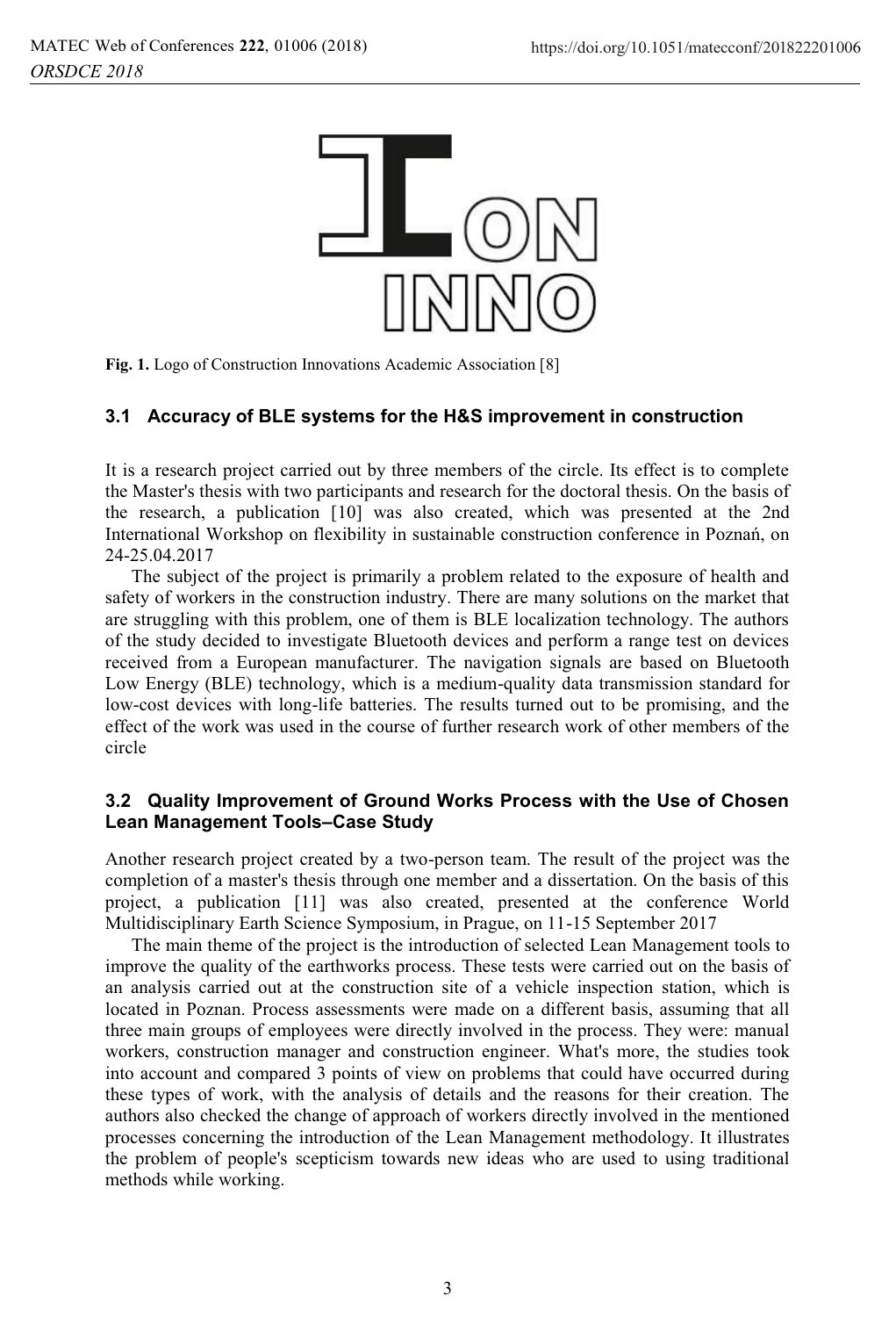The introduction of Lean Management tools is especially important because earthworks are one of the first processes during the construction process. Various types and solutions for foundations were developed depending on the ground conditions. They are the type of soil or groundwater level. Well and solidly made foundations are the basis of the building, and well-made guarantee a long life of the structure and guarantee smaller, future costs associated with possible repairs.

#### **3.3 Formal and Legal Aspects of Buying and Commissioning Flats**

A research project created by a three-person team. Its effect was the use of data for a doctoral dissertation. On the basis of the project, a publication [12] was also created, which was presented at the 2nd World Multidisciplinary Civil Engineering Conference - Symposium Urban Planning, in Prague, on June 12-16, 2017.

The subject of the research are formal and legal issues and analyses accompanying the procedure of purchase and collection of apartments in Poland. This is a very current topic and concerns a wide group of buyers. Every year in Poland I sell and take away many flats. However, not all buyers are aware that its purchase requires not only knowledge from the construction side, but also legal aspects. The project speaks primarily about the rules related to the purchase of a flat, the process of acceptance of works, removal of detected defects, failure-free receipt or enforcement of a guarantee. The author also presents a logical connection between the three sides or their indirect and direct dependencies. The parties are the buyer, developer and general contractor. The survey also presents all kinds of problems resulting from delays in completion of work due to the developer's fault and talks about possible legal paths to claim their rights.

#### **3.4 Review of the Air-Coupled Impact-Echo Method for NonDestructive Testing**

A research project prepared by a three-person team. Its effect is also the implementation of research for the doctoral thesis and preparation of the publication [13]. It was presented at the 2nd World Multidisciplinary Civil Engineering conference.

The main topic is the concept of the Air-Coupled Impact-Echo (ACIE) method. It is one of the non-destructive testing (NTD) techniques that is used in construction. The main advantage of Impact Echo (IE) is that you only need access to the structure from one side of it. This facilitates testing in road facilities and places where access is difficult

The aim of the research project is to provide knowledge about the Air-Coupled Impact-Echo method based on a publication available at the Thomson Reuters Web of Science Core Collection database (WOS). From the analysis, it was concluded that ACIE methods can be widely used to perform non-destructive testing on concrete structures. This method is also faster than the IE method thanks to sensors coupled with air.

# **4 Conclusions**

The data presented above on the activities of the academic association - Construction Innovations last year at the Poznan University of Technology prompts the following conclusions:

1. Interesting subject of works carried out in cooperation with the scientific circle arouses from year to year growing interest among students of the Poznan University of Technology.